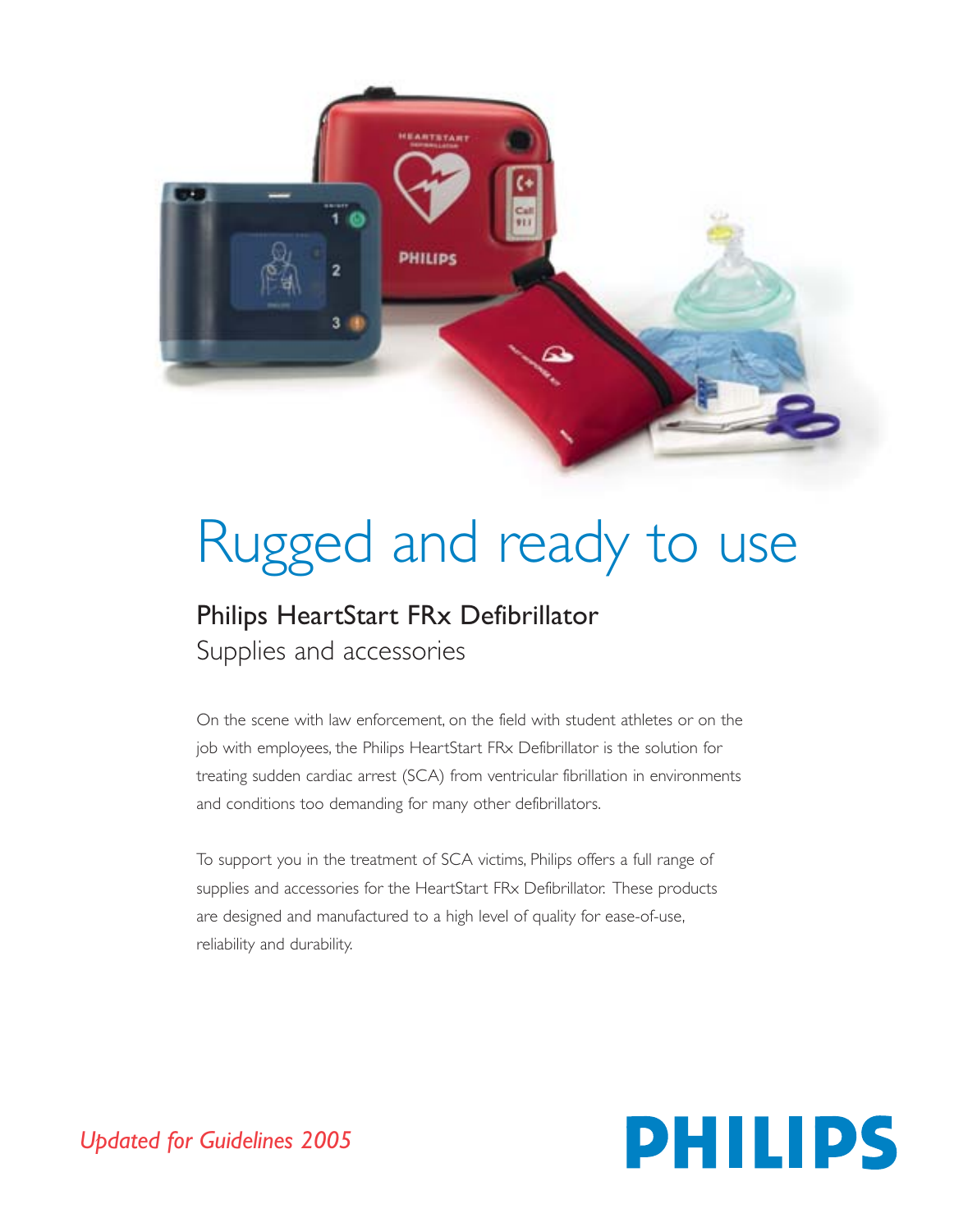# Accessories that support your early defibrillation program



*Standard Carrying Case*



*Hard Case*

#### **Carry Cases**

The HeartStart FRx Defibrillator is designed for use with a carry case. Two carrying cases are available for the FRx Defibrillator: the standard FRx Carrying Case and the Hard Case.

# **FRx Carrying Case Item #989803139251**

Constructed with easy-to-clean urethane, this case is durable enough to withstand bumps and drops, and provides easy access with a VELCRO® closure.The FRx case holds and protects your FRx Defibrillator, a spare battery, two pads sets, the Infant/ Child Key and Quick Reference Guide (Item #989803138601). Includes strap. Case dimensions:  $9.5 \times 8.0 \times 5.0$  in (24.1 x 20.3 x 12.7 cm) W x H x D

# **Hard Case Item #YC**

This waterproof, impact-resistant hard case was designed for the most rugged uses. Its foam interior will hold your HeartStart FRx, HeartStart OnSite or HeartStart FR2+ Defibrillator and the contents of a Fast Response Kit. Case dimensions:  $3.25 \times 11.5 \times 5.75$  in (33.5 x 29 x 14.5 cm) W x H x D



#### **Fast Response Kit**

#### Item #68-PCHAT

The Fast Response Kit contains tools and supplies typically needed for patient care and personal protection: 2 pairs of hypoallergenic nitrile gloves, a Laerdal pocket breathing mask, paramedic scissors, a chest hair razor and a large, extra-absorbent paper towel.These items are housed in a zippered pouch that attaches securely to the handle of the FRx Carry Case or can be stored inside the Hard Case.



#### **Long-life Batteries**

# **Four-Year Battery Item #M5070A**

The HeartStart FRx Defibrillator comes equipped with a disposable, lithium manganese dioxide, long-life battery that will typically last – in standby mode – for four years in the defibrillator. A spare battery should be stored with the defibrillator. Additional batteries should be purchased for defibrillators used frequently for training or demonstrations.This battery is also compatible with HeartStart OnSite/HS1 Defibrillators.

# **Aviation Battery, FRx Defibrillator Item #989803139301 (U.S. only)**

The Aviation Battery meets the specifications of the Four-Year Battery and the FAA TSO C-142 regulation



for use on commercial aircraft. **SMART Pads II**

#### **Item #989803139261**

Save valuable time in an emergency with pads that can be used on adults, children and infants. SMART Pads II eliminate the expense of having to purchase different pads sets for different patient types. These pre-connected pads are packaged in a semi-rigid pads case for added protection, and are equipped with a HeartStart-compatible plug for easy hand-off to Philips ALS defibrillators and to competitive defibrillators with adapters. For patients less than 8 years old or 55 lbs., use with the Infant/Child Key.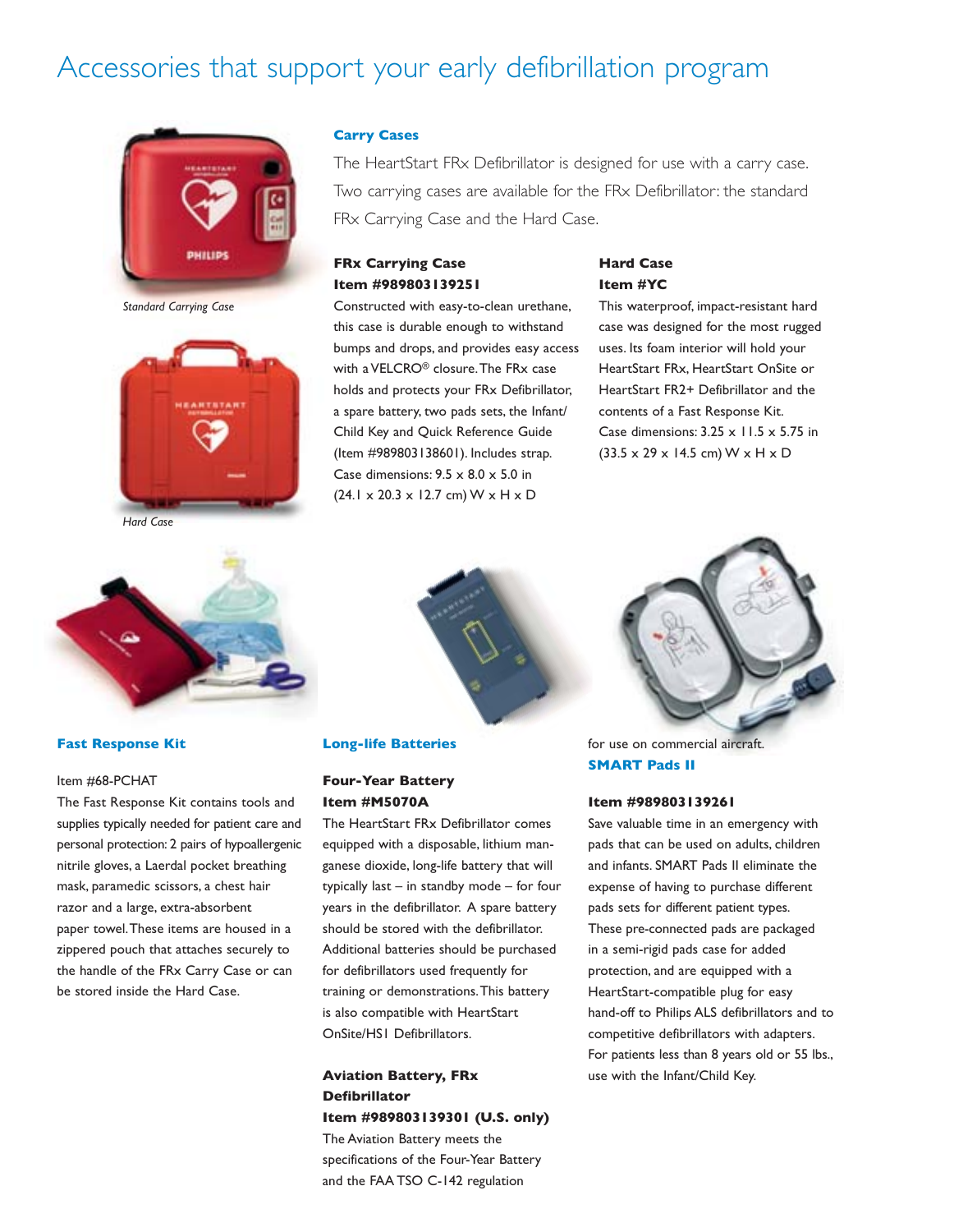# **FRx Training Supplies**

These training products help your responders learn to use the FRx in simulated sudden cardiac arrest episodes for an extremely realistic training experience. They are designed to help ensure that your responders are well prepared when sudden cardiac arrest does strike.

# **Training Pads II Item #989803139271**

Training Pads II can be used with the HeartStart FRx or the HeartStart FRx Trainer

> on a manikin connected with an external manikin adapter (Item #M5089A) or on a pads placement guide (Item #M5090A for adults; Item #989803139821 for infants and children).

When training on the HeartStart FRx Defibrillator, simply plug in the Training Pads II to activate the FRx's training mode and suspend the defibrillator's ability to deliver a shock.

Users can run eight different training scenarios. Plus, one set of Training Pads II can be used to train for adult and infant/child\* resuscitation. The defibrillator's voice instructions,including CPR Coaching,will be appropriate for treating the simulated victim.

Each training pads case contains a pair of reusable adhesive pads with integrated cable and connector. The case is packaged with an adult pads placement guide,an illustrated guide for using the pads,and Instructions for Use.Replacement Training Pads II (Item #989803139291) are also available, consisting of just a set of pads/wire/plug. An infant/child pads placement guide is also available (Item #989803739281).



# **HeartStart FRx Trainer Item #861306**

This training version of HeartStart FRx Defibrillator includes Trainer,Training Pads II, Carry Case, Instructions for Use, Quick Reference,and an external manikin adapter. This product can be used on a manikin equipped with an internal manikin adapter (Item #M5088A) or an external manikin adapter (Item #M5089A).

# **Instructor Training Toolkit Toolkit Item #989803139321 DVD only Item #989803139341**

The Training Toolkit includes a DVD and a CD with instructional aids and presentations for teaching groups of people to operate the HeartStart FRx Defibrillator. A DVD training disc can also be purchased separately from the toolkit.

# **Infant/Child Key Item #989803139311**

The unique Infant/Child Key is used only with the FRx Defibrillator when treating an infant or child who is under 55 lbs or 8 years old. Once the Infant/Child Key is inserted, the FRx automatically reduces the defibrillation energy

and provides voice and CPR coaching specifically geared for treatment of infants/children.Graphics on the key show proper pad placement for infants and children.

#### **HeartStart Pads Adapters**

Smart Pads II can also be used with defibrillators from other manufacturers, when equipped with Philips HeartStart Adapters.

#### **Adapter Model 05-10200**

Fits Philips hands-free cables (Item #M3507A or M1750A/B) for connection to Hewlett-Packard CodeMaster 100, XE, XL and XLT+; Philips Heartstream/HeartStart XL and XLT; HeartStart MRx and Laerdal Heartstart 4000 defibrillator/monitors.



*Permanent Configuration*



*Removable Configuration*

#### **Adapter Model 05-10000**



*Removable adapter for Medtronic Physio-Control Quik-Combo LifePak 9, 10C, 11, 12 and 500 defibrillators.*

#### **Adapter Model 05-10100**



*Removable adapter for Zoll 1200, 1400, 1600 and M-Series defibrillators.*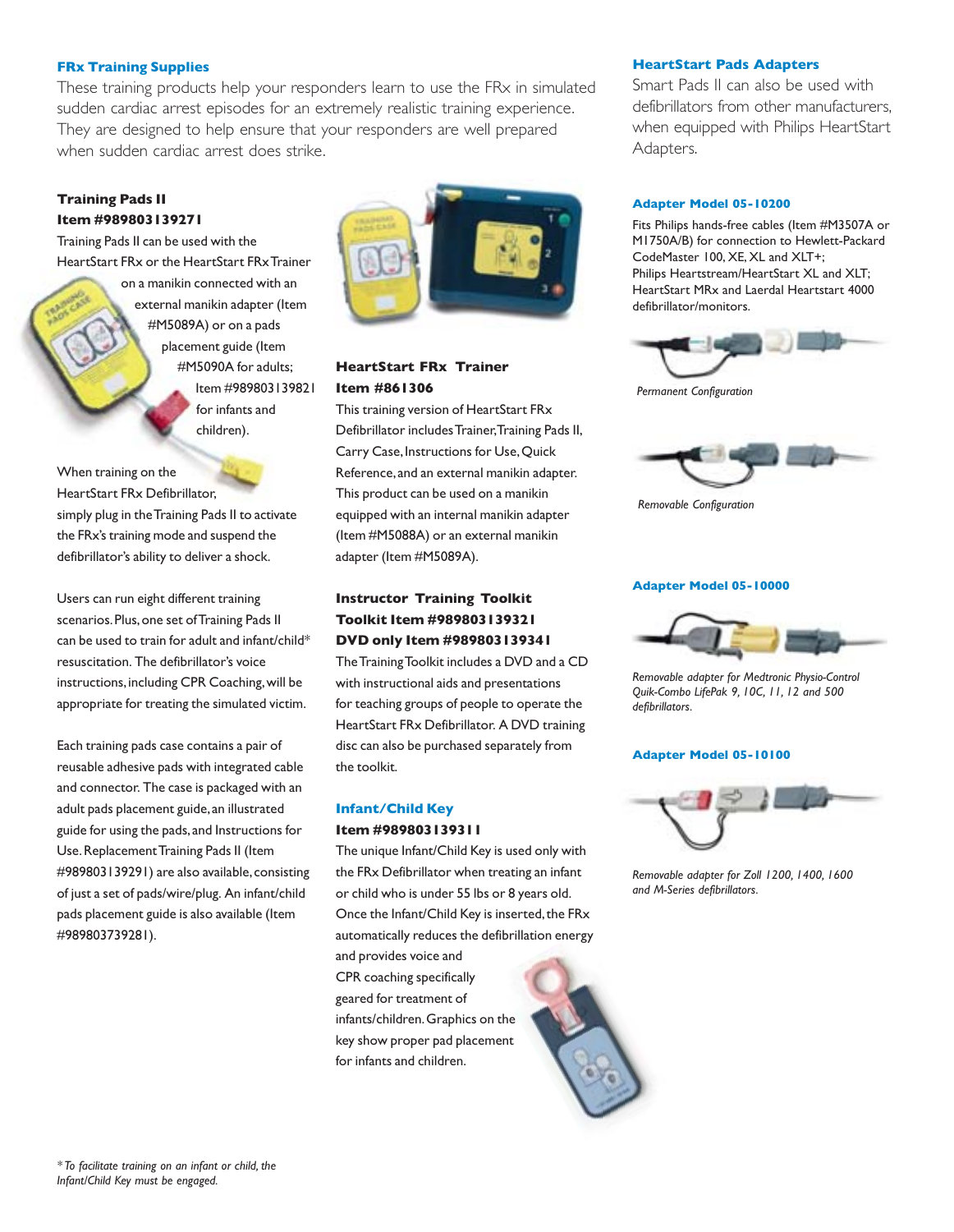

*Surface Mounted Cabinet*



*Semi-Recessed Cabinet*



*Basic Surface Mounted Cabinet*

#### **Defibrillator Cabinets**

To mobilize an emergency medical response or deter AED theft, Philips offers three different battery-operated, alarmed wall cabinets. The basic cabinet has a simple audible alarm. Also available are two premium cabinets: a wall surface-mounted cabinet and a semi-recessed cabinet that is inserted into a wall cut-out for a less obtrusive look.

The premium cabinets feature combination audible and flashing light alarms. They are made of sturdy heavy-gauge steel, and are large enough to accommodate additional medical supplies, such as oxygen.You can also connect the premium cabinets' alarms to your internal security or facility's monitoring system so that a more coordinated emergency response can be mobilized centrally.

Three different cabinets are available:

# **Surface-Mounted Cabinet**

**Item #PFE7024D** This cabinet provides easy installation without cutting into walls. Dimensions:  $16 \times 22.5 \times 6$  in  $(41 \times 57 \times 15 \text{ cm})$  W  $\times$  H  $\times$  D Weight: 19 lbs (8.6 kg)

# **Semi-Recessed Cabinet Item #PFE7023D**

This semi-recessed model is inserted into a wall cut-out. Perfect where Americans with Disabilities Act (ADA) regulations are a consideration. Recessed compartment: 14 x 22 x 6 in (36 x 56 x 15 cm) W x H x D Footprint on wall:  $16.5 \times 24.5 \times 2.5$  in  $(42 \times 62 \times 6$  cm) W  $\times$  H  $\times$  D Weight: 20 lbs (9 kg)

# **Basic Surface-Mounted Cabinet Item #989803136531**

This highly durable cabinet mounts on the wall. Dimensions:  $16.5 \times 15 \times 6$  in  $(42 \times 38 \times 15$  cm) W  $\times$  H  $\times$  D Weight: 11.9 lbs (5.4 kg)

# **AED Wall Sign**

# **Item #M3858A**

Add an AED wall sign above a wallmount bracket or cabinet to give greater visibility to the location of the defibrillator.





# **Wall-Mount Bracket Item #M3857A**

The Wall-Mount Bracket is designed specifically for housing a Philips HeartStart Defibrillator and its accessories.The HeartStart FRx can be tethered to the wall

mount with a breakaway secure-pull seal (Item #M3859A includes set of 10) to discourage tampering. A broken seal indicates that the defibrillator has been removed from the wall mount and accessories may need replenishment.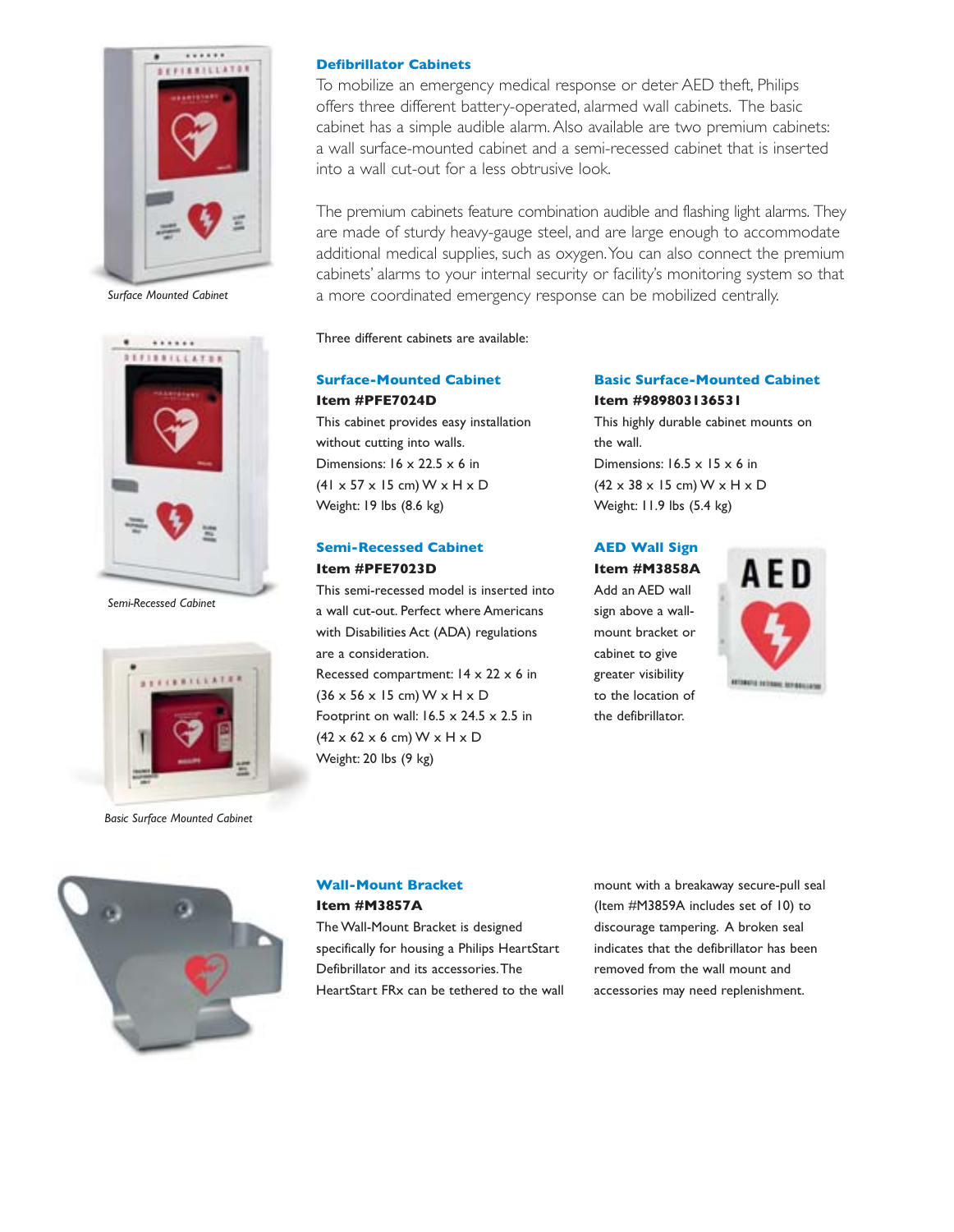# Data management

Philips provides a broad range of tools to help you efficiently and effectively configure your HeartStart Defibrillators and then download, transmit, share, analyze, and report resuscitation data,so you and your Medical Director can fine-tune your response to cardiac emergencies.

# **HeartStart Event Review Suite**

#### **HeartStart Review Express**

Review Express lets you download an ECG from your defibrillator, view it, and print it. The program can be downloaded from the Philips website (www.medical.philips.com/ goto/eventreview) at no charge.

# **HeartStart Review Express Connect Item #861311**

HeartStart Review Express Connect is an easy-to-use wizard that guides you through the steps of downloading an ECG from your defibrillator, allowing you to view it on your PC screen, print it, save it to a file, and email it to colleagues who have Event Review products. You can also use it to erase the defibrillator's patient data. Review Express Connect is

#### **HeartStart Case Capture Item #989803143051**

You may prefer to download patient data from your FRx Defibrillator without taking it out of service, so that it is immediately ready for the next use. HeartStart Case Capture runs on your Palm® handheld personal digital assistant (PDA), letting you download patient data from your defibrillator to your PDA, where you can save it, view ECGs and events, and move it to your PC for further analysis and archiving using one of the HeartStart Event Review data management programs. Note: ECG viewing with this product is intended only for basic rhythm identification, and is not for diagnostic or ST segment interpretation. ECG viewing requires a high-resolution handheld screen

(320x320 pixel, 16-bit resolution) and Palm OS version 5.0 or later.



particularly helpful when you simply want to download a case and email it to a central data manager or to your medical director for analysis using the more comprehensive HeartStart Event Review or Event Review Pro data management programs.

# **HeartStart Event Review Item #M3834A (Single PC) Item #989803141811 (Organization-wide license)**

Event Review allows you to download patient data from your defibrillator and view it on your PC screen, annotate it with your comments, and add basic response and patient status information.You can save the case to a file or to a database, allowing ad hoc case queries and case reports. You can also configure your FRx with Event Review\*. It is available with

## **HeartStart Configure Item #989803143041**

HeartStart Configure enables you to review and change the configuration of your FRx Defibrillator using your Palm or Pocket PC handheld\*. With a few taps on the PDA's screen, retrieve the current configuration from your defibrillator, reset the configuration to default values or revise individual settings according to your Medical Director's preferences, and transmit them to the defibrillator.To more efficiently manage configuration for your defibrillator program, you can save values to a file on your PDA.This

lets you transmit the same configuration to all of your AEDs, as well as maintain a record of allowable settings.



*\* Changes to default values should be done only by authorized personnel under the oversight of a medical professional.*

Whether you manage a community public access program, a school AED program, a corporate emergency response team, an EMS system, or your hospital's resuscitation committee, the Event Review software suite has the tools you need to manage your defibrillator data.

> single PC pricing or unlimited organizationwide pricing.

# **HeartStart Event Review Pro Item #861276**

Event Review Pro is our comprehensive case management tool for the most demanding data managers and medical directors, with even more detailed data entry screens to record every aspect of the response, including detailed response times, interventions, and patient observations. In addition

to the individual case reports, you get Utstein reporting and graphical summaries of your system's overall response times to help you manage your service levels more efficiently.



# **Infrared Data Reader Item #ACT-IR**

When connected to a PC running HeartStart Review Express, Review Express Connect, Event Review, or Event Review Pro, the Infrared Data Reader allows you to retrieve patient data from your FRx Defibrillator for permanent storage, as well as for viewing and reporting.